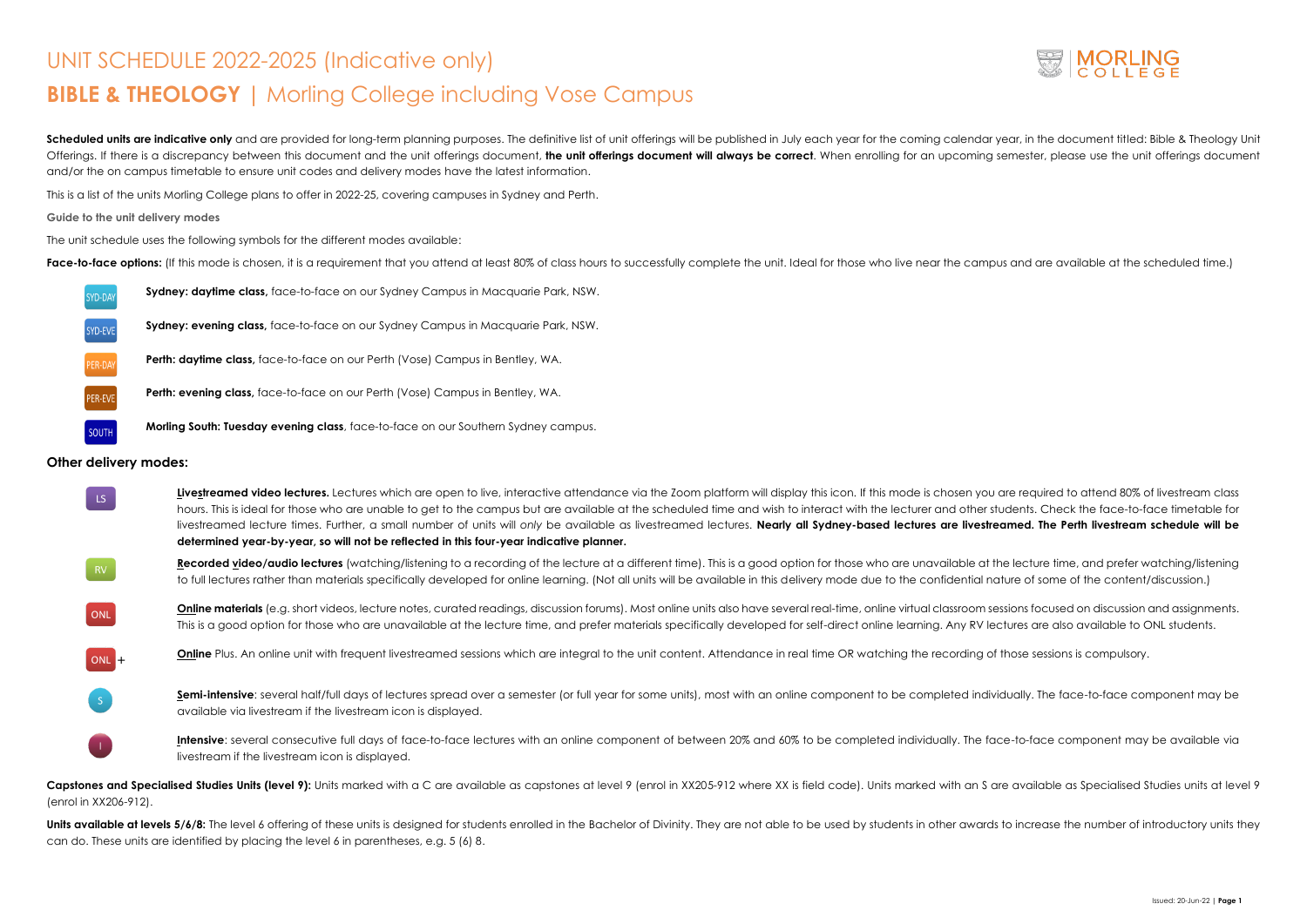# **ACADEMIC STUDIES (AS)**





| <b>CODE</b> | <b>UNIT NAME</b>                               | <b>LEVELS</b> | 2022                                |                | 2023                                |    | 2024                                |                | 2025                                |  |
|-------------|------------------------------------------------|---------------|-------------------------------------|----------------|-------------------------------------|----|-------------------------------------|----------------|-------------------------------------|--|
|             |                                                |               | S <sub>1</sub>                      | S <sub>2</sub> | S <sub>1</sub>                      | S1 | S <sub>2</sub>                      | S <sub>1</sub> | $\overline{\text{S1}}$              |  |
| AS001       | <b>Research Methods</b>                        |               | Summer intensive, or by arrangement |                | Summer intensive, or by arrangement |    | Summer intensive, or by arrangement |                | Summer intensive, or by arrangement |  |
| AS003       | <b>Academic Writing &amp;</b><br>Communication | 58            | Summer intensive                    |                | Summer intensive                    |    | Summer intensive                    |                | Summer intensive                    |  |

### **BIBLICAL STUDIES (BB)**

| <b>CODE</b>  | <b>UNIT NAME</b>           | <b>LEVELS</b> |                      | 2022           | 2023                 |                | 2024                                                       |                | 2025                 |                |
|--------------|----------------------------|---------------|----------------------|----------------|----------------------|----------------|------------------------------------------------------------|----------------|----------------------|----------------|
|              |                            |               | S <sub>1</sub>       | S <sub>2</sub> | S1                   | S <sub>2</sub> | S1                                                         | S <sub>2</sub> | S <sub>1</sub>       | S <sub>2</sub> |
| <b>BB003</b> | Principles of Hermeneutics | 5 (6) 8       | SYD-EVE LS RV<br>ONL |                | SYD-DAY LS RV<br>ONL |                | SYD-DAY SOUTH LS<br>$\begin{bmatrix} RV \end{bmatrix}$ ONL |                | SYD-DAY LS RV<br>ONL |                |
| <b>BB202</b> | Study Tour Greece & Turkey | 56            |                      |                | Summer               |                |                                                            |                |                      |                |
| <b>NT202</b> |                            | 789           |                      |                |                      |                |                                                            |                |                      |                |
| <b>BB202</b> | Study Tour Israel & Jordan | 56785         |                      |                |                      |                | Summer                                                     |                |                      |                |

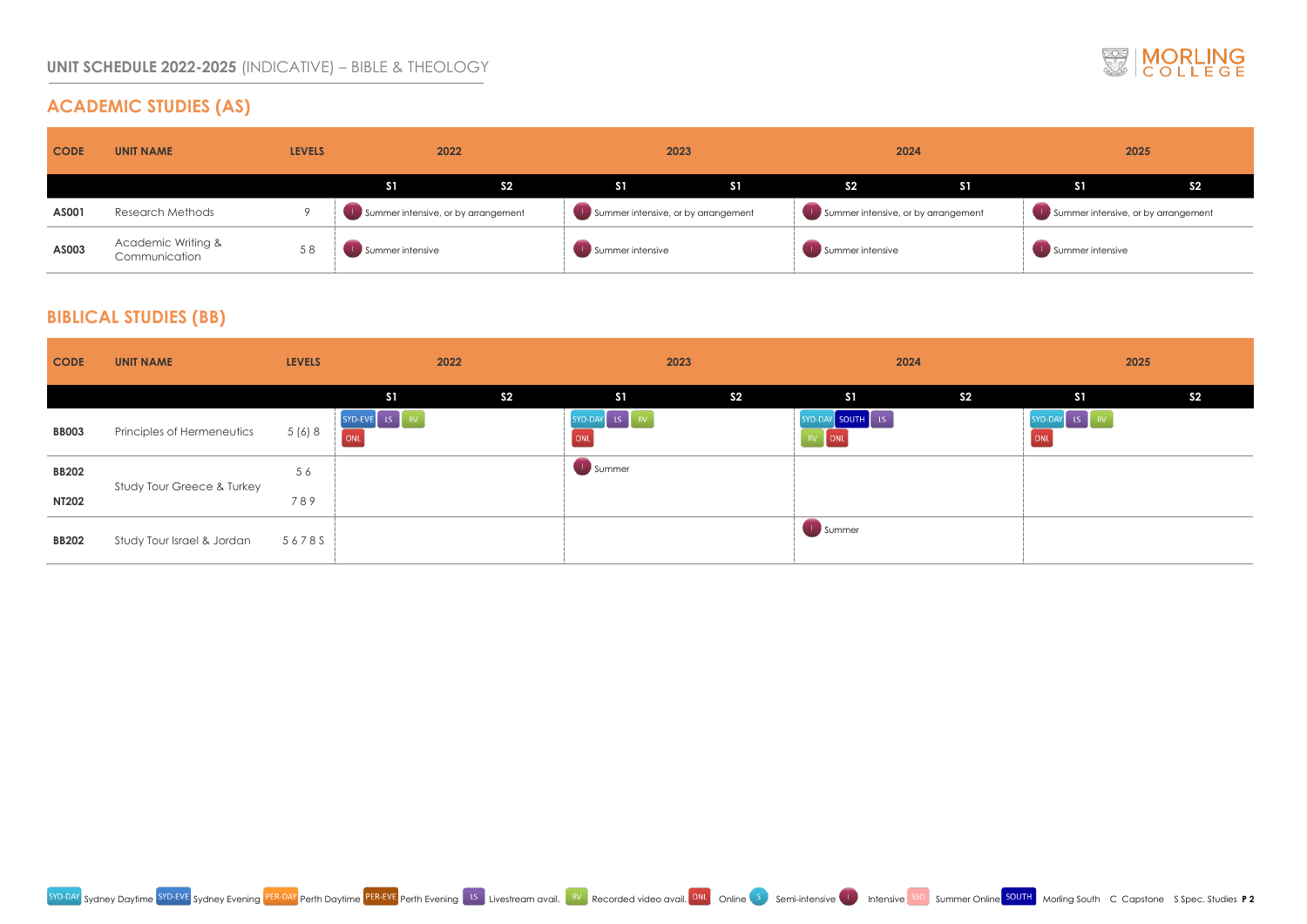### **CHRISTIANITY IN HISTORY (CH)**



|                      |                                                                         | 2025                                                  |
|----------------------|-------------------------------------------------------------------------|-------------------------------------------------------|
|                      | S <sub>1</sub>                                                          | S <sub>2</sub>                                        |
|                      | SYD-DAY<br>RV <sub>1</sub><br>$\overline{\phantom{a}}$ LS<br>SSO<br>ONL |                                                       |
| V.                   | ONL<br>PER-DAY                                                          | SYD-DAY<br>$\overline{\text{LS}}$<br>ONL<br><b>RV</b> |
|                      |                                                                         |                                                       |
| $\frac{1}{\sqrt{2}}$ |                                                                         |                                                       |
|                      | <b>TBA</b>                                                              |                                                       |

| 2025                    |                                   |
|-------------------------|-----------------------------------|
| S <sub>1</sub>          | S <sub>2</sub>                    |
|                         | SYD-DAY<br>$\overline{\text{LS}}$ |
|                         |                                   |
| ONL <sub>+</sub>        |                                   |
|                         | $ONL +$                           |
|                         |                                   |
|                         |                                   |
| $\mathsf S$             | SYD/PER ONL full year             |
| $\overline{\mathsf{S}}$ | SYD/PER ONL full year             |
| ONL                     |                                   |
|                         |                                   |



### **DEVELOPMENTAL & EDUCATIONAL MINISTRY (DE)**

| <b>CODE</b>  | <b>UNIT NAME</b>                         | <b>LEVELS</b> | 2022                             | 2023                             | 2024                             | 2025                             |  |
|--------------|------------------------------------------|---------------|----------------------------------|----------------------------------|----------------------------------|----------------------------------|--|
|              |                                          |               | S <sub>1</sub><br>S <sub>2</sub> | S <sub>1</sub><br>S <sub>2</sub> | S <sub>1</sub><br>S <sub>2</sub> | S <sub>1</sub><br>S <sub>2</sub> |  |
| <b>DE008</b> | Pastor's Growth & Dev.                   | 78C           |                                  | $SYD-DAY$ LS                     | SYD-DAY LS                       | SYD-DAY LS                       |  |
| <b>DE010</b> | Foundations of Youth Ministry            | 5(6)8         | <b>D</b> PER                     |                                  | PER-DAY ONL                      |                                  |  |
| <b>DE011</b> | Youth in the Churches                    | 678           |                                  | $[ONL] +$                        |                                  | $OM+$                            |  |
| <b>DE012</b> | Youth: Context,<br>Development, Learning | 678           | $ONL +$                          |                                  | $ONL +$                          | $ONL +$                          |  |
| <b>DE013</b> | Min. with Non-Church Youth               | 678           |                                  | $ONL +$                          |                                  |                                  |  |
| <b>DE015</b> | Ministry with Young Adults               | 5(6)8         | $[ONL] +$                        |                                  | $ONL +$                          |                                  |  |
| <b>DE016</b> | Children's Ministry Field Ed.            | 678           | S SYD/PER ONL full year          | S SYD/PER ONL full year          | S SYD/PER ONL full year          | S SYD/PER ONL full year          |  |
| <b>DE017</b> | Youth Ministry Field Ed.                 | 678           | S SYD/PER ONL full year          | S SYD/PER ONL full year          | S SYD/PER ONL full year          | S SYD/PER ONL full year          |  |
| <b>DE020</b> | Intro to Children's Ministry             | 5(6)8         |                                  | [ONL]                            |                                  | ONL                              |  |
| <b>DE025</b> | Aust. Families & the Church              | 678           | ONL                              |                                  | ONL                              |                                  |  |

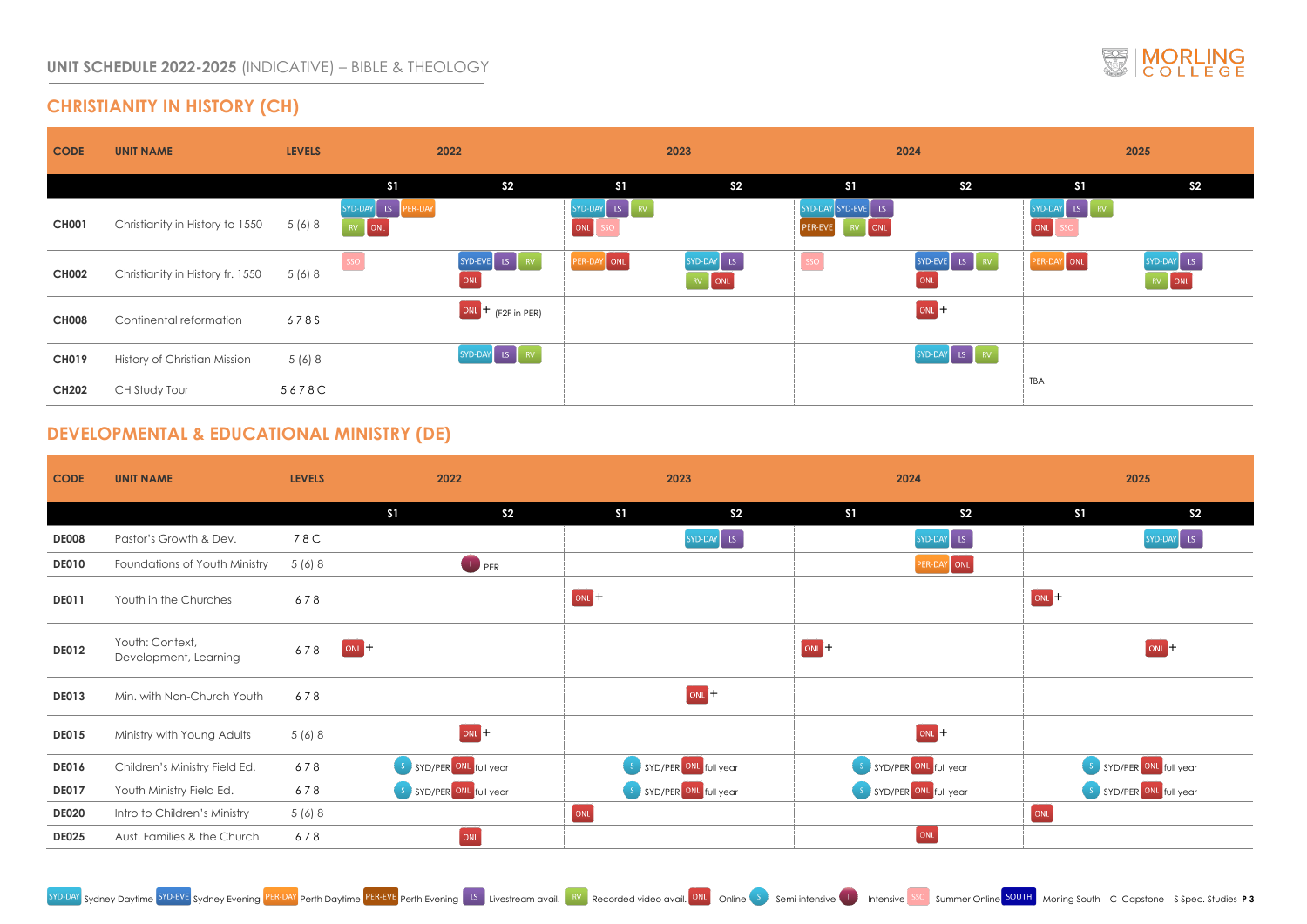# **EVANGELISM & MISSION (EM)**

|     |                                                                                | 2025                                                           |
|-----|--------------------------------------------------------------------------------|----------------------------------------------------------------|
|     |                                                                                |                                                                |
|     | <b>S1</b>                                                                      | S <sub>2</sub>                                                 |
| ONL | PER-EVE ONL                                                                    | ONL                                                            |
| RV  |                                                                                |                                                                |
|     |                                                                                |                                                                |
|     | SYD-DAY<br>$\mathsf{LS}\xspace$                                                |                                                                |
|     | ONL<br>RV                                                                      |                                                                |
|     |                                                                                | SYD-DAY<br>LS                                                  |
|     |                                                                                | ONL<br>RV                                                      |
|     |                                                                                | ONL with regular                                               |
|     |                                                                                | Monday livestreams                                             |
|     | SYD-DAY<br>$\bar{\rm RV}$<br>LS.                                               |                                                                |
|     | PER-EVE                                                                        |                                                                |
|     |                                                                                |                                                                |
|     |                                                                                |                                                                |
|     |                                                                                |                                                                |
|     |                                                                                |                                                                |
|     |                                                                                | SYD-DAY SOUTH<br>LS.<br>ONL<br><b>RV</b>                       |
|     | SYD LS ONL<br>$S_{\alpha}$                                                     |                                                                |
|     |                                                                                |                                                                |
|     | SYD-DAY (Full year)                                                            |                                                                |
|     |                                                                                | SYD <sup>LS</sup><br>$\overline{\text{ONL}}$<br>$\mathsf{S}^+$ |
|     | $SYD$ $IS$<br>$\overline{\text{ONL}}$<br>$\mathsf{S}^{\scriptscriptstyle\top}$ |                                                                |
|     |                                                                                |                                                                |
|     |                                                                                |                                                                |



| <b>CODE</b>  | <b>UNIT NAME</b>                                                   | <b>LEVELS</b>  | 2022                                                                   | 2023                                   | 2024                                               | 2025                                |
|--------------|--------------------------------------------------------------------|----------------|------------------------------------------------------------------------|----------------------------------------|----------------------------------------------------|-------------------------------------|
|              |                                                                    |                | S <sub>2</sub><br>S <sub>1</sub>                                       | S <sub>1</sub><br>S <sub>2</sub>       | S <sub>2</sub><br>S <sub>1</sub>                   | S <sub>1</sub><br>S <sub>2</sub>    |
| <b>EM001</b> | <b>Mission Perspectives</b>                                        | 5(6)8          | $\boxed{ONL}$<br>PER-EVE ONL                                           | ONL<br>PER-EVE ONL                     | PER-EVE ONL<br>SOUTH<br>$\  \mathsf{LS} \ $<br>ONL | $\boxed{\text{ONL}}$<br>PER-EVE ONL |
| <b>CH019</b> | History of Christian Mission<br>(Can be taken as EM002 by request) | 5(6)8          | $\begin{bmatrix} \text{SYD-DAY} & \text{LS} & \text{RV} \end{bmatrix}$ |                                        | SYD-DAY LS RV                                      |                                     |
| <b>TH031</b> | Missional Theology<br>(formerly EM005: Theology of Mission)        | 5(6)8          | $SYD-DAY$ LS<br>$RV$ ONL                                               | $SYD-DAY$ $LS$<br>RV ONL               | SYD-DAY LS<br>$RV$ ONL                             | SYD-DAY LS<br>RV ONL                |
| <b>EM008</b> | Cross-Cultural<br>Communication                                    | 678C           | SYD-EVE LS<br>RV ONL                                                   | SYD-DAY LS<br>RV ONL                   | SYD-DAY LS<br>RV ONL                               | $SYD-DAY$ LS<br>$RV$ ONL            |
| <b>EM010</b> | Aid & Development                                                  | 678C           |                                                                        | ONL with regular<br>Monday livestreams |                                                    | ONL with reg<br>Monday lives        |
| <b>EM011</b> | Mission in the Urban Context                                       | 678C           |                                                                        | $SYD-DAY$ LS<br>RV                     |                                                    | $SYD-DAY$ LS<br>$\mathsf{RV}$       |
| <b>EM017</b> | Spiritual Formation for Cross-<br><b>Cultural Ministry</b>         | 678C           |                                                                        | PER-EVE                                |                                                    | PER-EVE                             |
| <b>EM018</b> | Ministry in a Cult. Div. Context                                   | 678C           | $SVD-DAY$ LS $RV$                                                      |                                        | SYD-DAY LS RV                                      |                                     |
| <b>EM021</b> | Living Faiths                                                      | 678C<br>$5*$   | $OML +$                                                                |                                        | $OML +$                                            |                                     |
| <b>EM023</b> | Missional Spirituality (MML)                                       | 8 C            | ONL                                                                    |                                        | ONL                                                |                                     |
| <b>EM024</b> | Principles of Evangelism                                           | 5(6)8          | SYD-DAY SOUTH ES<br>RV ONL                                             | $SYD-DAY$ LS<br>RV ONL                 | $SVD-DAY$ LS<br>RV ONL                             | SYD-DAY SOU<br>RV ONL               |
| <b>EM026</b> | Church Planting                                                    | 678            | S SYD LS ONL                                                           | S SYD LS ONL                           | S SYD LS ONL                                       | S SYD LS ONL                        |
| <b>EM036</b> | Christian Ministry in Islamic<br>Settings                          | 8 C            | $(ONL) +$                                                              |                                        |                                                    |                                     |
| <b>EM040</b> | Cross-cultural Field Ed.<br>Gap year mission trip                  | 5 <sup>5</sup> | SYD-DAY (Full year)                                                    | SYD-DAY (Full year)                    | SYD-DAY (Full year)                                | SYD-DAY (Full year)                 |
| <b>EM044</b> | Missional Hermeneutics (MML)                                       | 8 C            |                                                                        | S SYD LS ONL                           |                                                    | SSYDL                               |
| <b>EM045</b> | Cultural Exegesis (MML)                                            | 8 C            | ONL                                                                    |                                        |                                                    | S SYD LS ONL                        |
| <b>EM204</b> | Spiritual Warfare                                                  | 78C            |                                                                        | LS ONL                                 |                                                    |                                     |

\* Level 5 units marked with an asterisk are for diploma-only students. Online only, but students are free to audit the corresponding level 6-8 on campus lectures if they wish.

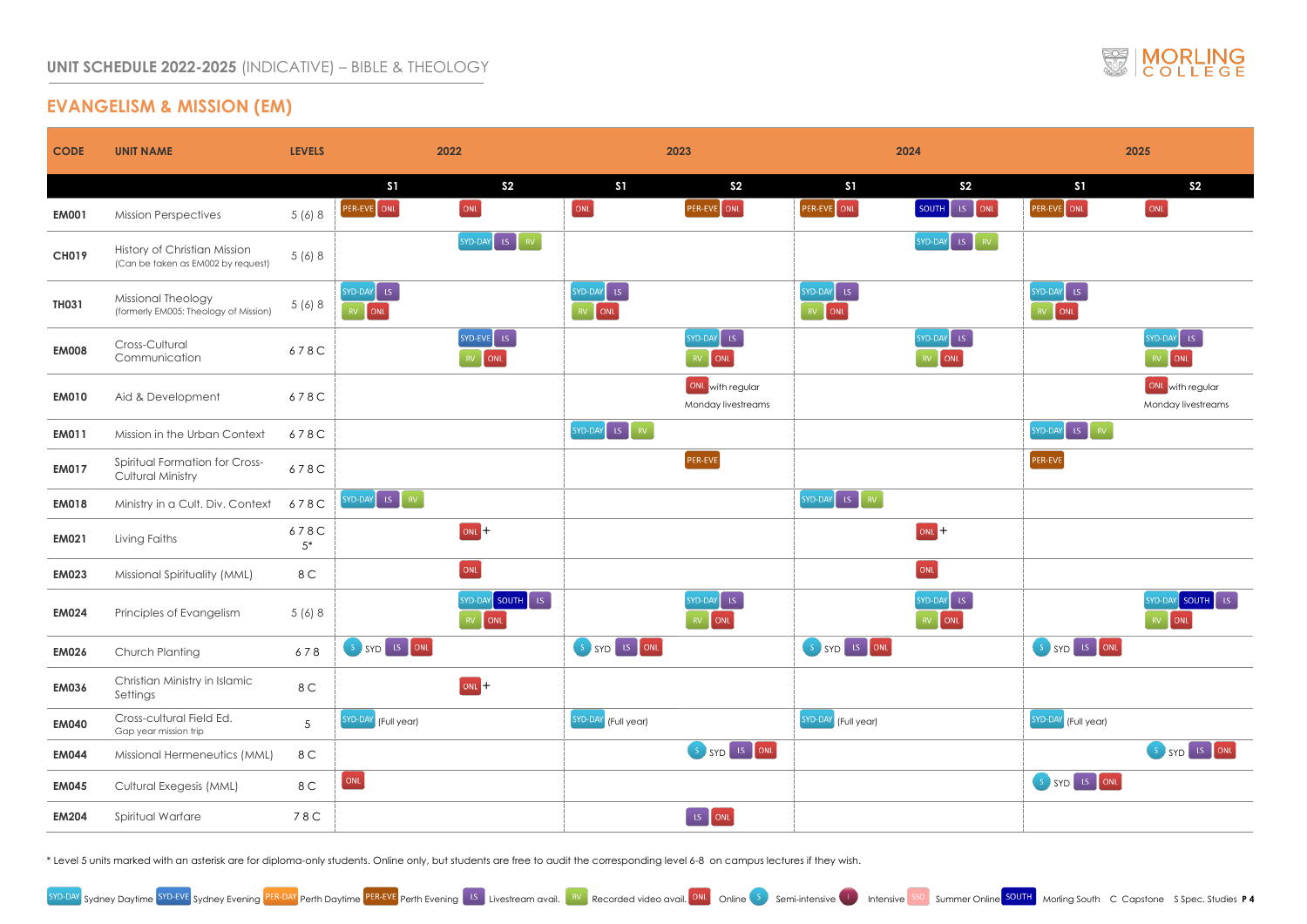### **UNIT SCHEDULE 2022-2025** (INDICATIVE) – BIBLE & THEOLOGY

### **LANGUAGES (LA)**

| <b>CODE</b>            | <b>UNIT NAME</b>         | <b>LEVELS</b>   | 2022               |                       |                              | 2023                           |                       | 2024               |                                  | 2025              |
|------------------------|--------------------------|-----------------|--------------------|-----------------------|------------------------------|--------------------------------|-----------------------|--------------------|----------------------------------|-------------------|
|                        |                          |                 | S1                 | S <sub>2</sub>        | S1                           | S <sub>2</sub>                 | S <sub>1</sub>        | S <sub>2</sub>     | S1                               | S <sub>2</sub>    |
| <b>LA001</b>           | Introduction to Hebrew   | $5\overline{)}$ |                    | ONL                   |                              | $\boxed{\text{ONL}}$           |                       | ONL                |                                  | ONL               |
| <b>LA002</b>           | Introduction to NT Greek | 5 <sup>5</sup>  | ONL                |                       | ONL                          |                                | ONL                   |                    | ONL                              |                   |
| <b>LA003</b>           | <b>Biblical Hebrew A</b> | 68              | SYD-DAY LS PER-DAY |                       | $SYD-DAY$ LS                 |                                | SYD-DAY LS<br>PER-DAY |                    | SYD-DAY LS                       |                   |
| <b>LA004</b>           | <b>Biblical Hebrew B</b> | 68              |                    | SYD-DAY LS<br>PER-DAY |                              | SYD-DAY LS                     |                       | SYD-DAY LS PER-DAY |                                  | SYD-DAY LS        |
| <b>LA005</b>           | New Testament Greek A    | 68              | SYD-DAY LS ONL     |                       | SYD-EVE LS<br>PER-DAY<br>ONL |                                | SYD-DAY LS ONL        |                    | $SVD-EVE$ $LS$<br>PER-DAY<br>ONL |                   |
| <b>LA006</b>           | New Testament Greek B    | 68              | SSO                | SYD-DAY LS ONL        | SSO                          | SYD-EVE LS<br>PER-DAY<br>[ONL] | SSO                   | SYD-DAY LS ONL     | $\lceil$ sso $\rceil$            | SYD-EVE LS<br>ONL |
| <b>LA007</b>           | Adv. Greek (on demand)   | 8               |                    |                       |                              |                                |                       |                    |                                  |                   |
| <b>LA008</b><br>$\sim$ | Adv. Hebrew (on demand)  | 8               |                    |                       |                              |                                |                       |                    |                                  |                   |

#### **Special information for LA units**

To satisfy the M.Div. language requirements, you will need to do (1) LA003 & LA004 + 2 Hebrew exegesis units in OT, OR (2) LA005 & LA006 + 2 Greek exegesis units in NT.

To satisfy the B.Th. language requirements, you can do (1) LA003 & LA004, OR (2) LA005 & LA006, OR (3) LA001 & LA002. The third option does not allow you to take original language exegesis, which is not required in the B.Th. Further, our advice is that if you take one of the first two options, it makes sense to do at least two units of original language exegesis to reap the benefits of your language study.

Your choice of study level is also important for LA003,4, 5, and 6. Within a degree, take the unit(s) at level 6. Within a Grad. Cert., Grad. Dip., or Masters award you must take it at level 8. Level 8 contains some more advanced language concepts, and requires some limited translation from English back into Hebrew/Greek.



|        |                                     | 2025    |                                          |         |
|--------|-------------------------------------|---------|------------------------------------------|---------|
|        | S <sub>1</sub>                      |         | S <sub>2</sub>                           |         |
|        |                                     |         | ONL                                      |         |
|        | ONL                                 |         |                                          |         |
|        | SYD-DAY<br>$\overline{\mathsf{LS}}$ |         |                                          |         |
| ER-DAY |                                     |         | SYD-DAY<br>$\overline{\text{LS}}$        |         |
|        | SYD-EVE<br>LS<br>ONL                | PER-DAY |                                          |         |
| IL.    | SSO                                 |         | SYD-EVE<br>$\overline{\text{LS}}$<br>ONL | PER-DAY |
|        |                                     |         |                                          |         |
|        |                                     |         |                                          |         |
|        |                                     |         |                                          |         |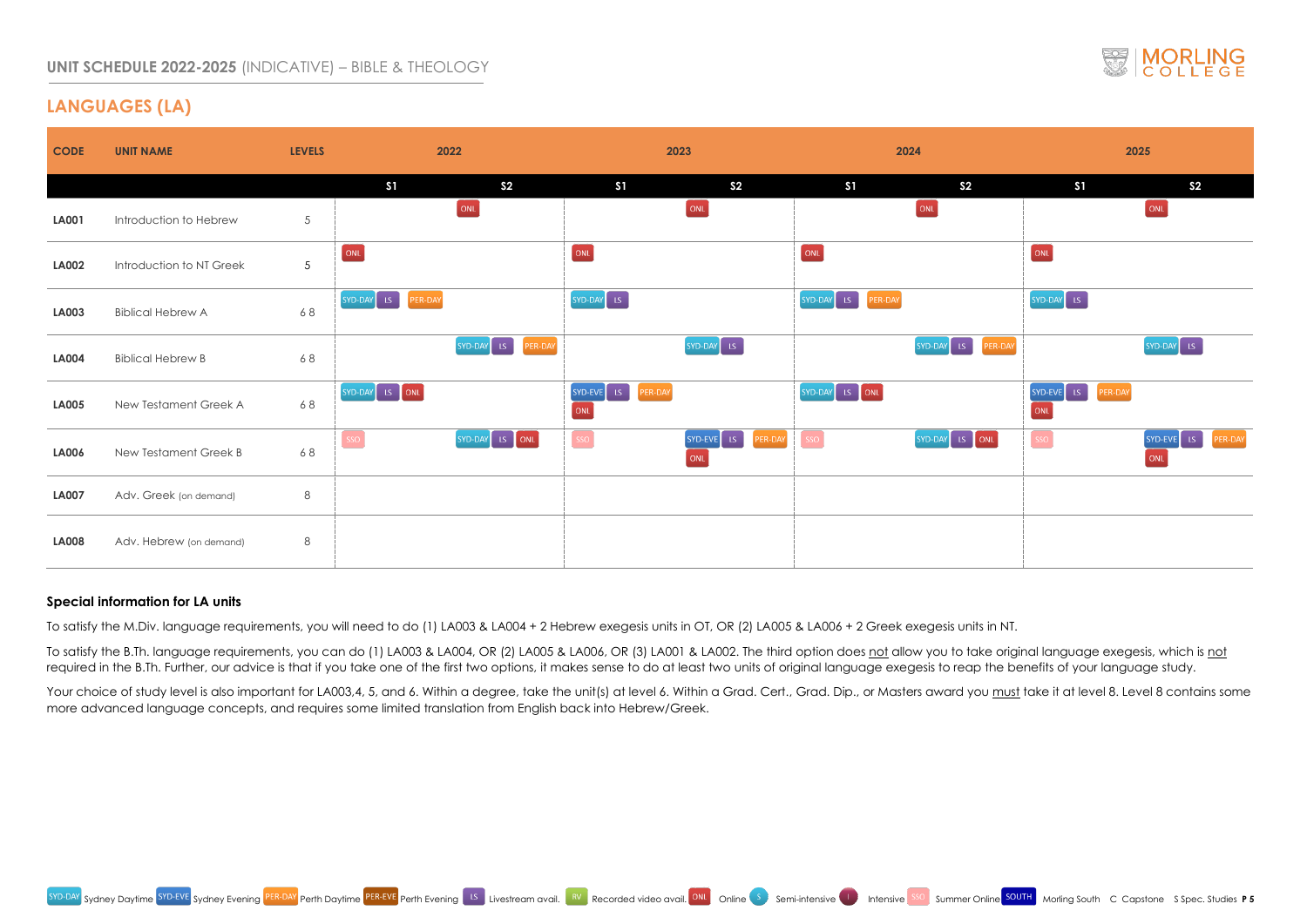### **NEW TESTAMENT (NT)**

| <b>CODE</b>   | <b>UNIT NAME</b>                                                      | <b>LEVELS</b> | 2022                                                                                                                                                                                                                                                                                                                                    | 2023                                                 | 2024                                                               | 2025                                                                                    |
|---------------|-----------------------------------------------------------------------|---------------|-----------------------------------------------------------------------------------------------------------------------------------------------------------------------------------------------------------------------------------------------------------------------------------------------------------------------------------------|------------------------------------------------------|--------------------------------------------------------------------|-----------------------------------------------------------------------------------------|
|               |                                                                       |               | S <sub>2</sub><br>S <sub>1</sub>                                                                                                                                                                                                                                                                                                        | S <sub>2</sub><br>S <sub>1</sub>                     | S <sub>2</sub><br>S <sub>1</sub>                                   | S <sub>1</sub><br>S <sub>2</sub>                                                        |
| <b>NT001</b>  | Jesus & the Gospels                                                   | 5(6)8         | $\Delta$<br>SYD-DAY<br>$\mathsf{LS}_{\mathbb{C}}$<br>PER-EVE ONL                                                                                                                                                                                                                                                                        | SYD-DAY SYD-EVE LS<br>PER-DAY RV ONL                 | SYD-DAY<br>$\langle \text{LS} \rangle$<br><b>RV</b><br>PER-EVE ONL | SYD-DAY SYD-EVE LS<br>PER-DAY RV ONL                                                    |
| <b>NT002</b>  | The Early NT Church                                                   | 5(6)8         | SYD-DAY LS RV<br>PER-DAY ONL                                                                                                                                                                                                                                                                                                            | SSO<br>$SYD-DAY$ SYD-EVE ES<br>RV ONL<br>PER-EVE     | $SYD-DAY$ LS<br>$\vert$ RV<br>PER-DAY ONL                          | $\begin{bmatrix} \text{SYD-DAY} \end{bmatrix}$ SYD-I<br>$[$ SSO $]$<br>PER-EVE RV       |
| <b>NT003</b>  | New Testament Overview                                                | 5 (6) 8       | $\begin{bmatrix} 1 & 0 & 0 \\ 0 & 0 & 0 \\ 0 & 0 & 0 \\ 0 & 0 & 0 \\ 0 & 0 & 0 \\ 0 & 0 & 0 \\ 0 & 0 & 0 \\ 0 & 0 & 0 \\ 0 & 0 & 0 \\ 0 & 0 & 0 & 0 \\ 0 & 0 & 0 & 0 \\ 0 & 0 & 0 & 0 \\ 0 & 0 & 0 & 0 \\ 0 & 0 & 0 & 0 & 0 \\ 0 & 0 & 0 & 0 & 0 \\ 0 & 0 & 0 & 0 & 0 \\ 0 & 0 & 0 & 0 & 0 & 0 \\ 0 & 0 & 0 & 0 & 0 & 0 \\ 0 & $<br>ONL | $(ONL) +$                                            | $(ONL) +$                                                          | $\begin{bmatrix}$ SOUTH $\end{bmatrix}$ LS $\begin{bmatrix} \end{bmatrix}$<br>RV<br>ONL |
|               | NT008/09 Synoptic Gospels (Eng/Gk)                                    | 678S          | PER-DAY LS ONL                                                                                                                                                                                                                                                                                                                          | SYD-DAY LS<br>$\begin{bmatrix} RV \end{bmatrix}$ ONL |                                                                    | PER-DAY ONL                                                                             |
| <b>NT006*</b> | NT010/11  Paul & Cor. Chr. (Eng/Gk)<br>1 Corinthians: An Introduction | 678S<br>$5*$  |                                                                                                                                                                                                                                                                                                                                         |                                                      | $SVD-EVE$ LS<br>RV ONL                                             |                                                                                         |
|               | NT012/13 Hebrews (Eng/Gk)                                             | 678S          |                                                                                                                                                                                                                                                                                                                                         | SYD-Winter<br>(Mike Kok in SYD)                      | PER-DAY ONL                                                        |                                                                                         |
|               | NT014/15 The Pastoral Epistles (Eng/Gk)                               | 678S          |                                                                                                                                                                                                                                                                                                                                         | SSO                                                  | $SYD-DAY$ $LS$<br>RV ONL                                           |                                                                                         |
|               | NT016/17 The Fourth Gospel (Eng/Gk)                                   | 678S<br>$5*$  | SYD-EVE ES<br>RV ONL                                                                                                                                                                                                                                                                                                                    | PER-EVE ONL                                          |                                                                    | SYD-DAY LS<br>RV ONL                                                                    |
| NT018/19      | Pauline Theology & Romans<br>(Eng/Gk)                                 | 678S          |                                                                                                                                                                                                                                                                                                                                         | SYD-EVE LS<br>ONL                                    |                                                                    |                                                                                         |
| NT020/21      | <b>General Epistles</b>                                               | 6785          | SSO                                                                                                                                                                                                                                                                                                                                     |                                                      | PER-EVE ONL                                                        |                                                                                         |
| NT022/23      | NT Apocalyptic - Revelation<br>(Eng/Gk)                               | 6785          | SYD-DAY LS<br>$RV$ ONL                                                                                                                                                                                                                                                                                                                  |                                                      | $\begin{bmatrix} \text{SSO} \end{bmatrix}$                         | $SVD-EVE$ LS<br>$RV$ ONL                                                                |
| NT026/27      | Romans (Eng/Gk)                                                       | 678S          |                                                                                                                                                                                                                                                                                                                                         | PER-DAY ONL                                          |                                                                    | PER-EVE ONL                                                                             |
| <b>NT057</b>  | 2 Corinthians & the shape of<br>Christian leadership                  | 78C           | SSYD                                                                                                                                                                                                                                                                                                                                    |                                                      |                                                                    | S SYD LS                                                                                |
| <b>NT041</b>  | Ephesians                                                             | 8 C           |                                                                                                                                                                                                                                                                                                                                         | S SYD LS RV                                          |                                                                    |                                                                                         |
| <b>NT050</b>  | NT Christology                                                        | 78C           |                                                                                                                                                                                                                                                                                                                                         |                                                      | S PER LS RV                                                        |                                                                                         |

\* Level 5 exegesis units advised for diploma-only students. These are online only, but students are free to audit the corresponding level 6-8 on campus lectures if they wish.





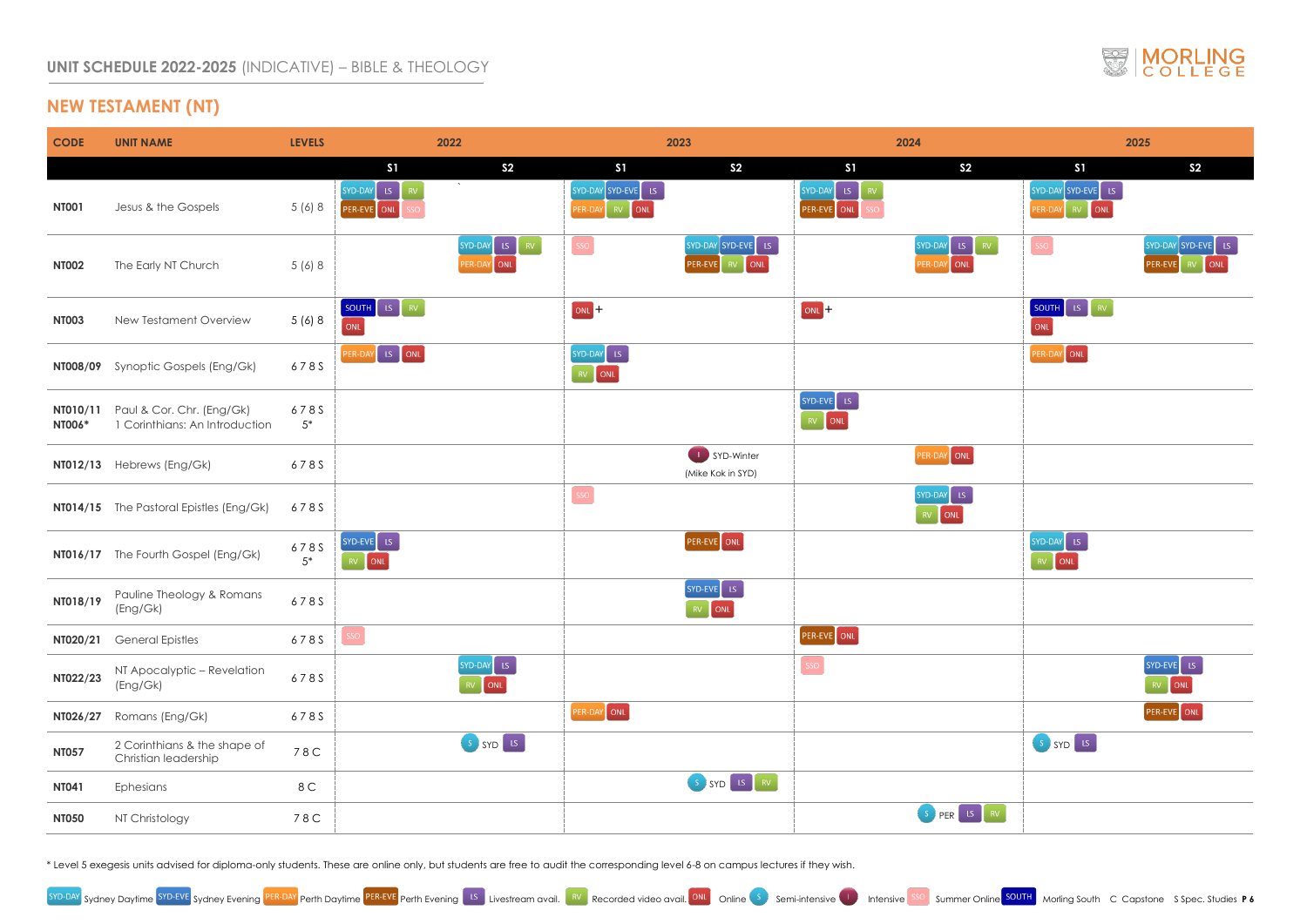# **OLD TESTAMENT (OT)**

| <b>CODE</b>        | <b>UNIT NAME</b>                                                           | <b>LEVELS</b> | 2022                                       |                                                            |                              | 2023                                                        |                           | 2024                         |                              | 2025                 |
|--------------------|----------------------------------------------------------------------------|---------------|--------------------------------------------|------------------------------------------------------------|------------------------------|-------------------------------------------------------------|---------------------------|------------------------------|------------------------------|----------------------|
|                    |                                                                            |               | S <sub>1</sub>                             | S <sub>2</sub>                                             | S <sub>1</sub>               | S <sub>2</sub>                                              | S <sub>2</sub>            | S <sub>2</sub>               | S <sub>1</sub>               | S <sub>2</sub>       |
| <b>OT001</b>       | OT Foundations                                                             | 5 (6) 8       | SYD-DAY PER-DAY ES<br>RV ONL<br>$\sf{SSO}$ |                                                            | SYD-DAY LS PER-EVE<br>RV ONL |                                                             | SYD-DAY LS PER-DAY<br>ONL |                              | SYD-DAY LS PER-EVE<br>RV ONL |                      |
| <b>OT002</b>       | OT Prophets & Writings                                                     | 5(6)8         |                                            | SYD-DAY LS PER-EVE<br>RV ONL                               | SSO                          | SYD-DAY LS<br>PER-DAY<br>ONL<br>U SYD                       |                           | SYD-DAY LS PER-EVE<br>RV ONL | $\sf{SSO}$                   | SYD-DAY LS<br>RV ONL |
| <b>OT003</b>       | Old Testament Overview                                                     | 5(6)8         |                                            | $SVD-EVE$ $LS$<br>RV                                       | SOUTH LS RV                  | SYD-DAY LS<br>$\langle \langle \mathsf{RV} \rangle \rangle$ |                           | SYD-EVE LS RV                |                              | SYD-DAY LS           |
| OT008/09           | Pentateuch (Eng/Heb)                                                       | 678S          |                                            | PER-DAY LS ONL                                             | SYD-EVE LS<br>RV ONL         |                                                             |                           |                              |                              | SYD-DAY LS<br>RV ONL |
| OT010/11           | Former Prophets (Eng/Heb)                                                  | 678S          | PER-EVE LS ONL                             |                                                            |                              |                                                             |                           | SYD-EVE LS<br>RV ONL         |                              | PER-EVE LS           |
| OT012/13<br>OT006* | 8 <sup>th</sup> Cent. Prophets (Eng/Heb)<br>Pre-Exilic Prophets: An intro. | 678S<br>$5*$  | SYD-DAY LS<br>RV ONL                       |                                                            |                              |                                                             |                           |                              | SYD-EVE LS<br>RV ONL         |                      |
| OT014/15           | Exilic Prophets (Eng/Heb)                                                  | 678S          |                                            |                                                            |                              | SYD-DAY LS<br>RV ONL                                        |                           |                              |                              |                      |
|                    | <b>OT016/017</b> Wisdom Literature                                         | 678S          |                                            | LS Winter<br>$\mathbf{T}_\mathrm{c}$<br>David Cohen in SYD |                              |                                                             |                           | PER-DAY LS ONL               |                              |                      |
| OT020/21           | Psalter (Eng/Heb)                                                          | 678S<br>$5*$  |                                            | SYD-EVE LS<br>RV ONL                                       |                              |                                                             | PER-DAY ONL               |                              |                              |                      |
| OT024/25           | Jeremiah (Eng/Heb)                                                         | 678S          |                                            |                                                            | PER-EVE ONL                  |                                                             |                           |                              |                              |                      |
|                    | <b>OT026/027</b> Genesis (Eng/Heb)                                         | 678S          |                                            |                                                            |                              | PER-DAY ONL                                                 |                           |                              |                              |                      |
| OT030/29           | Post-Exilic Prophets (Eng/Heb)                                             | 678S          |                                            |                                                            | SSO                          |                                                             | $SVD-EVE$ $LS$<br>RV ONL  |                              |                              |                      |
| <b>OT034</b>       | The Book of the Twelve (Eng)                                               | 8 S           | S SYD LS RV                                |                                                            |                              |                                                             |                           |                              |                              | SSYD                 |
| <b>OT040</b>       | Hermeneutics & Gen 1-3                                                     | 8 C           |                                            |                                                            |                              |                                                             | S SYD LS RV               |                              |                              |                      |
| OT057              | Isaiah                                                                     | 8 S           |                                            |                                                            |                              |                                                             |                           | S PER LS RV                  |                              |                      |
| <b>OTTBA</b>       | Old Testament Hermeneutics                                                 | 78S           |                                            |                                                            | S PER LS RV                  |                                                             |                           |                              |                              |                      |
| <b>PE023</b>       | Old Testament Ethics                                                       | 78S           |                                            |                                                            | S SYD LS RV                  |                                                             |                           |                              |                              |                      |

\* Level 5 exegesis units advised for diploma-only students. These are online only, but students are free to audit the corresponding level 6-8 on campus lectures if they wish.



|                         |                                        | 2025       |                                      |                             |
|-------------------------|----------------------------------------|------------|--------------------------------------|-----------------------------|
|                         | \$1                                    |            | S <sub>2</sub>                       |                             |
|                         | SYD-DAY<br>$RV^{\pm}$<br>ONL           | LS PER-EVE |                                      |                             |
| PER-EVE                 | SSO                                    |            | SYD-DAY LS<br>ONL<br>RV <sub>1</sub> | PER-DAY                     |
| RV                      |                                        |            | SYD-DAY<br>$\overline{\mathsf{LS}}$  | $\mathsf{RV}$               |
|                         |                                        |            | SYD-DAY LS<br>RV <sub>1</sub><br>ONL |                             |
|                         |                                        |            | PER-EVE LS ONL                       |                             |
|                         | $SVD-EVE$ LS<br>ONL<br>RV <sub>1</sub> |            |                                      |                             |
|                         |                                        |            |                                      |                             |
| $\overline{\text{ONL}}$ |                                        |            |                                      |                             |
|                         |                                        |            |                                      |                             |
|                         |                                        |            |                                      |                             |
|                         |                                        |            |                                      |                             |
|                         |                                        |            |                                      |                             |
|                         |                                        |            | S SYD [ LS ]                         | $\langle \text{RV} \rangle$ |
|                         |                                        |            |                                      |                             |
| RV                      |                                        |            |                                      |                             |
|                         |                                        |            |                                      |                             |
|                         |                                        |            |                                      |                             |

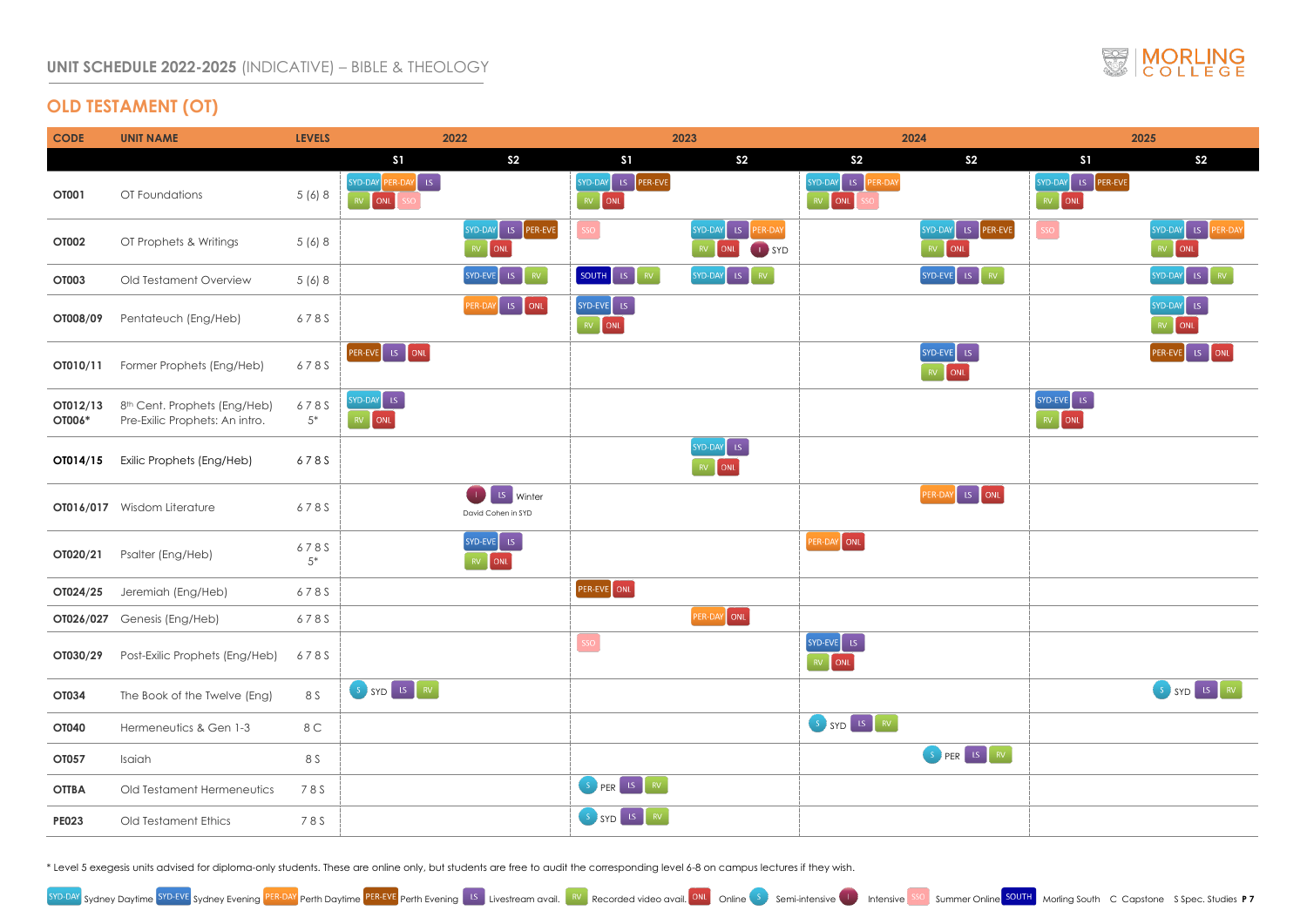### **PASTORAL & CHURCH-FOCUSSED MINISTRIES (PC)**

| <b>CODE</b>  | <b>UNIT NAME</b>                                    | <b>LEVELS</b>   |                                                         | 2022                 |                                                      | 2023                                                   |                                                                   | 2024                                                                   |                                                                     | 2025                         |
|--------------|-----------------------------------------------------|-----------------|---------------------------------------------------------|----------------------|------------------------------------------------------|--------------------------------------------------------|-------------------------------------------------------------------|------------------------------------------------------------------------|---------------------------------------------------------------------|------------------------------|
|              |                                                     |                 | S <sub>1</sub>                                          | S <sub>2</sub>       | S1                                                   | S <sub>2</sub>                                         | S1                                                                | S <sub>2</sub>                                                         | S <sub>1</sub>                                                      | S <sub>2</sub>               |
| <b>PC001</b> | Ministry Formation                                  | 5 (6) 8         | SYD-DAY PER-EVE ES<br>RV ONL                            | SYD-EVE LS           | SYD-DAY LS<br>$RV$ ONL                               |                                                        | LS<br>SYD-DAY<br>PER-DAY<br>ONL                                   | SYD-EVE<br>$\mathsf{L}\mathsf{S}^{\mathsf{T}}$                         | $SYD-DAY$ LS<br>PER-DAY<br>$RV$ ONL                                 |                              |
| <b>PC002</b> | <b>Pastoral Care</b>                                | 678<br>$5^\ast$ | SYD-EVE LS<br>RV ONL                                    |                      | SYD-DAY LS<br>$\begin{bmatrix} RV \end{bmatrix}$ ONL | PER-DAY                                                | SYD-EVE LS<br>$\begin{bmatrix} RV &   & \text{ONL} \end{bmatrix}$ |                                                                        | $SYD-DAY$ LS<br>$\begin{bmatrix} RV &   & \text{ONL} \end{bmatrix}$ |                              |
| <b>PC003</b> | Pastoral Skills & Methods                           | 678C<br>$5*$    |                                                         | SYD-DAY LS ONL       |                                                      | SYD-EVE ONL<br>LS Winter-SYD                           | SSO                                                               | SYD-DAY LS ONL                                                         |                                                                     | SYD-EVE ONL<br>LS Winter-SYD |
| <b>PC004</b> | Christian Worship                                   | 5 (6) 8         |                                                         |                      |                                                      | $\boxed{\circ}$ NL                                     |                                                                   |                                                                        |                                                                     | ONL                          |
| <b>PC019</b> | Contemporary Issues in<br>Pastoral Leadership       | 678C            |                                                         | SYD-DAY LS           |                                                      | SYD-DAY LS                                             |                                                                   | SYD-DAY LS                                                             |                                                                     |                              |
| <b>PC025</b> | <b>Denominational Distinctives</b>                  | 678C            |                                                         | SYD & PER            |                                                      | SYD                                                    |                                                                   | SYD & PER                                                              |                                                                     | SYD                          |
| <b>PC035</b> | Principles of Leadership &<br>Management            | 678C            | LS<br>SYD-DAY<br>$\mid$ RV $\mid$<br>$\blacksquare$ PER | By arrangement       | SYD-DAY LS RV                                        |                                                        | SYD-DAY LS RV<br><b>D</b> PER                                     |                                                                        | $SVD-DAY$ LS RV                                                     |                              |
| <b>PC038</b> | Developing Disciples &<br>Leaders                   | 678C            | $SYD-DAY$ LS<br>ONL                                     |                      | SYD-DAY LS<br>RV ONL                                 |                                                        | SYD-DAY LS<br>$\begin{bmatrix} RV \end{bmatrix}$ ONL              |                                                                        | $SYD-DAY$ LS<br>$\langle {\rm RV} \rangle$<br>ONL                   |                              |
| <b>PC047</b> | Preaching I/<br>Preaching: an introduction          | 678<br>$5*$     |                                                         | SYD-DAY LS RV<br>ONL | SYD Summer                                           | $\mathsf{L}$ s<br>RV<br>SYD-DAY<br>ONL<br><b>U</b> PER |                                                                   | $\begin{bmatrix} 1 & 1 \\ 1 & 1 \end{bmatrix}$<br>SYD-EVE<br>RV<br>ONL | SYD Summer &<br>PER TBA                                             | SYD-DAY LS RV<br>ONL         |
| <b>PC048</b> | Preaching II                                        | 678C            | SYD-DAY LS RV<br>ONL                                    |                      | $SVD-DAY$ LS $N$<br>ONL                              |                                                        | LS RV<br>SYD-DAY<br>ONL                                           |                                                                        | $SYD-DAY$ $LS$<br>$\mathsf{RV}$<br>ONL                              |                              |
| <b>PC049</b> | <b>Chaplaincy Skills</b>                            | 678             | SYD Summer                                              |                      | SYD Summer (TBC)                                     |                                                        | SYD Summer                                                        |                                                                        | SYD Summer                                                          |                              |
| <b>PC067</b> | Spiritual Formation for<br>Christian Ministry (MML) | $8\phantom{1}$  |                                                         |                      |                                                      |                                                        | PER-DAY LS RV                                                     |                                                                        |                                                                     | PER-DAY                      |
| <b>PC071</b> | Missional Leadership (MML)                          | 78C             |                                                         |                      |                                                      | S SYD LS ONL                                           |                                                                   |                                                                        |                                                                     |                              |
| <b>PC080</b> | Leadership in Global<br>Contexts (MML)              | 8 C             |                                                         |                      | $\boxed{\text{ONL}}$                                 |                                                        |                                                                   |                                                                        |                                                                     |                              |





\* Level 5 units marked with an asterisk are for diploma-only students. Online only, but students are free to audit the corresponding level 6-8 on campus lectures if they wish.

### PC UNITS CONTINUED (OVER) …

Sydney Daytime SYD-EVE Sydney Evening PER-DAY Perth Daytime PER-EVE Perth Evening LS Livestream avail. RV Recorded video avail. ONL Online Semi-intensive Intensive Summer Online Summer Online Morling South C Capstone S Spe

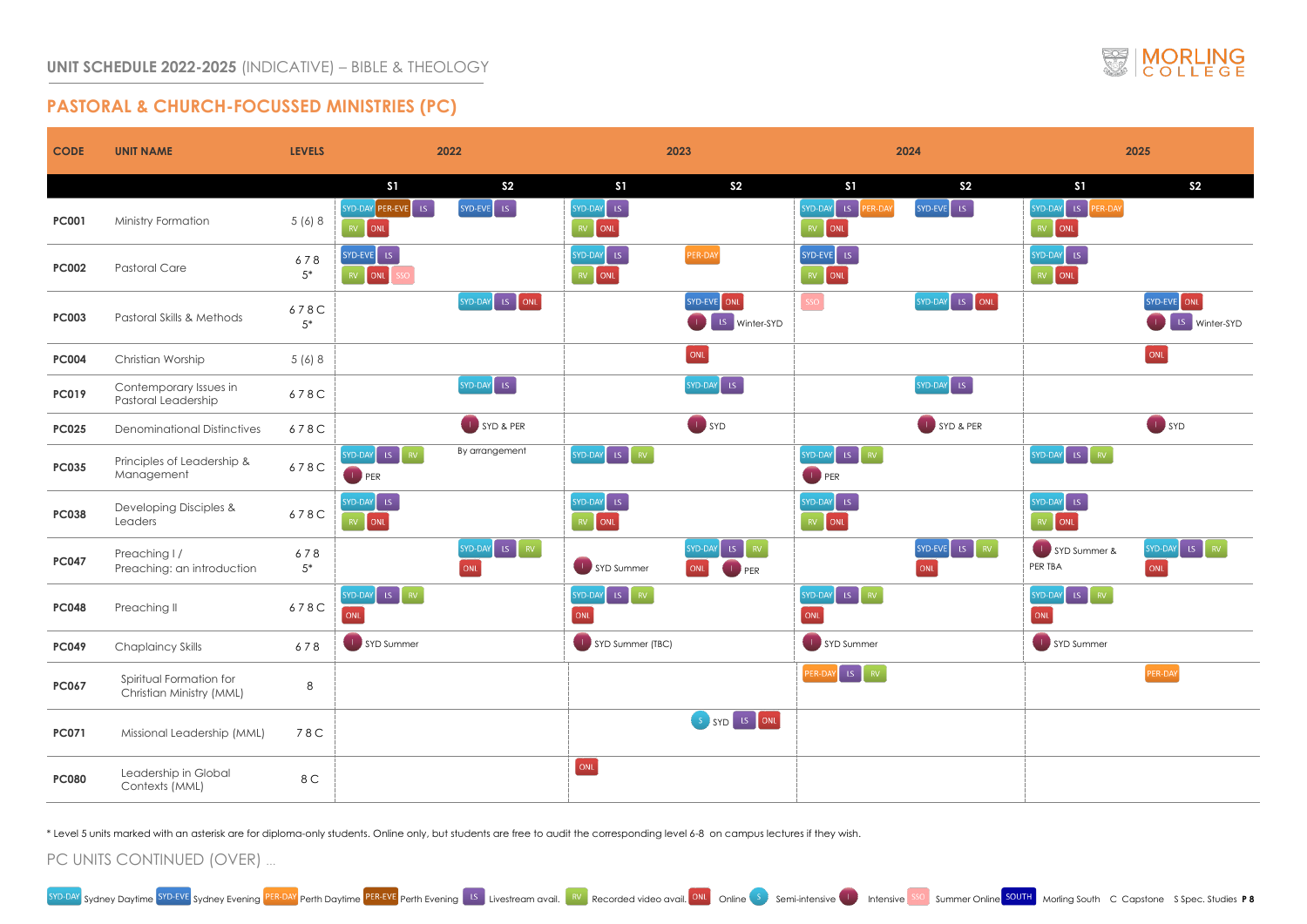### **UNIT SCHEDULE 2022-2025** (INDICATIVE) – BIBLE & THEOLOGY

| <b>CODE</b>  | <b>UNIT NAME</b>                                         | <b>LEVELS</b> | 2022                                     |                     | 2023                              |                                 | 2024                              |                        |                                   | 2025                            |
|--------------|----------------------------------------------------------|---------------|------------------------------------------|---------------------|-----------------------------------|---------------------------------|-----------------------------------|------------------------|-----------------------------------|---------------------------------|
|              |                                                          |               | S <sub>1</sub>                           | S <sub>2</sub>      | S <sub>1</sub>                    | S <sub>2</sub>                  | S <sub>1</sub>                    | S <sub>2</sub>         | S <sub>1</sub>                    | S <sub>2</sub>                  |
| <b>PC092</b> | <b>Congregational Ministry</b><br><b>Field Education</b> | 678           | SYD-DAY                                  | SYD-DAY (continued) | PER-DAY SYD-DAY                   | SYD-DAY<br>(continued)          | PER-DAY SYD-DAY                   | SYD-DAY<br>(continued) | PER-DAY SYD-DAY                   | SYD-DAY (continued)             |
| <b>PC093</b> | <b>Pastoral Ministry</b><br><b>Field Education</b>       | 678           | PER-DAY                                  |                     |                                   |                                 | PER-DAY                           |                        |                                   |                                 |
| <b>PC094</b> | <b>Practical Ministry</b><br>Field Education (full-year) | 678           | <b>SYD-DAY</b><br>(PER - by arrangement) | SYD-DAY (continued) | SYD-DAY<br>(PER - by arrangement) | SYD-DAY (continued)             | SYD-DAY<br>(PER – by arrangement) | SYD-DAY (continued)    | SYD-DAY<br>(PER – by arrangement) | SYD-DAY (continued)             |
| PC096-99     | Spiritual Formation A-D                                  | 5678          | PER-DAY<br>ONL                           | PER-DAY<br>ONL      | PER-DAY<br>ONL                    | PER-DAY<br>$\boxed{\text{ONL}}$ | PER-DAY<br>ONL                    | PER-DAY<br>ONL         | PER-DAY<br>ONL                    | PER-DAY<br>$\boxed{\text{ONL}}$ |
| <b>PC204</b> | <b>Morling Preaching</b><br>Conference & Intensive       | 78S           |                                          | U LS SYD            |                                   |                                 |                                   | <b>I</b> LS SYD Winter |                                   |                                 |





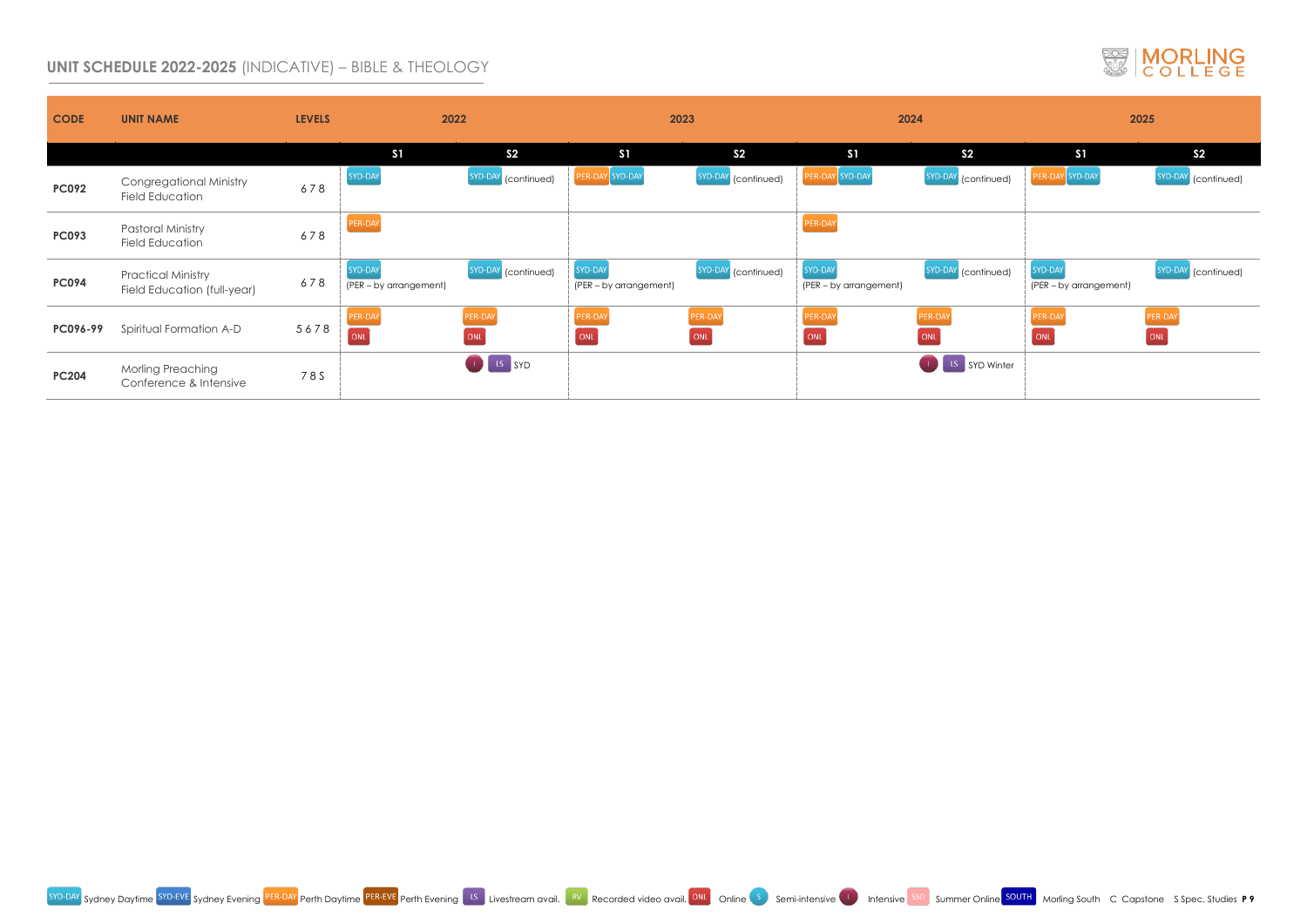# **PHILOSOPHY & ETHICS (PE)**

| <b>CODE</b>  | <b>UNIT NAME</b>                      | <b>LEVELS</b> | 2022                                                   |             | 2023           |                               | 2024           |             | 2025           |
|--------------|---------------------------------------|---------------|--------------------------------------------------------|-------------|----------------|-------------------------------|----------------|-------------|----------------|
|              |                                       |               | S1<br>S <sub>2</sub>                                   | S1          | S <sub>2</sub> | S1                            | S <sub>2</sub> | S1          | S <sub>2</sub> |
| <b>PE001</b> | <b>Christian Ethics</b>               | 5 (6) 8       | $SVD-EVE$ LS<br>$\begin{bmatrix} RV \end{bmatrix}$ ONL | PER-EVE ONL |                | SYD-DAY LS<br>RV ONL          |                | PER-DAY ONL |                |
| <b>PE003</b> | <b>Christian Social Ethics</b>        | 58            | SYD-DAY LS                                             |             |                |                               | $SYD-EVE$ LS   |             |                |
| <b>PE007</b> | <b>Christian Apologetics</b>          | 678S          | Winter SYD LS<br>ONL Semester2                         |             |                | $\left[ \text{ sso } \right]$ | ONL Semester2  |             | <b>Winter</b>  |
| <b>PE009</b> | Issues in Philosophy of Religion 678S |               |                                                        |             | SYD-DAY LS RV  |                               |                |             | SYD-DAY LS     |
| <b>PE010</b> | <b>Christian Worldview</b>            | 5(6)8         | $SYD-DAY$ LS                                           | SYD-DAY LS  |                | SYD-DAY LS<br>RV              |                | SYD-DAY LS  |                |
| <b>PE018</b> | Putting faith to work                 | 8 C           |                                                        | S SYD LS RV |                |                               |                | S SYD LS RV |                |
| <b>PE019</b> | <b>Bio-Ethics</b>                     | 78C           |                                                        |             |                |                               | S SYD [LS RV ] |             |                |
| <b>PE023</b> | Using the OT in Christian Ethics 78C  |               |                                                        | S SYD LS RV |                |                               |                |             |                |





|                                                |                                         | 2025                                     |
|------------------------------------------------|-----------------------------------------|------------------------------------------|
| S <sub>2</sub>                                 | S <sub>1</sub>                          | S <sub>2</sub>                           |
|                                                | PER-DAY ONL                             |                                          |
| VE<br>$\overline{\mathsf{LS}}$                 |                                         |                                          |
| Semester2                                      |                                         | Winter SYD <sup>LS</sup><br>$\mathbf{L}$ |
|                                                |                                         | SYD-DAY<br>LS<br>$\bar{\rm RV}$          |
|                                                | SYD-DAY<br>LS<br>$\overline{\text{RV}}$ |                                          |
|                                                | $LS$ RV<br>$S_{\alpha}$<br>SYD          |                                          |
| $\overline{\text{LS}}$<br>SYD<br>$\mathsf{RV}$ |                                         |                                          |
|                                                |                                         |                                          |

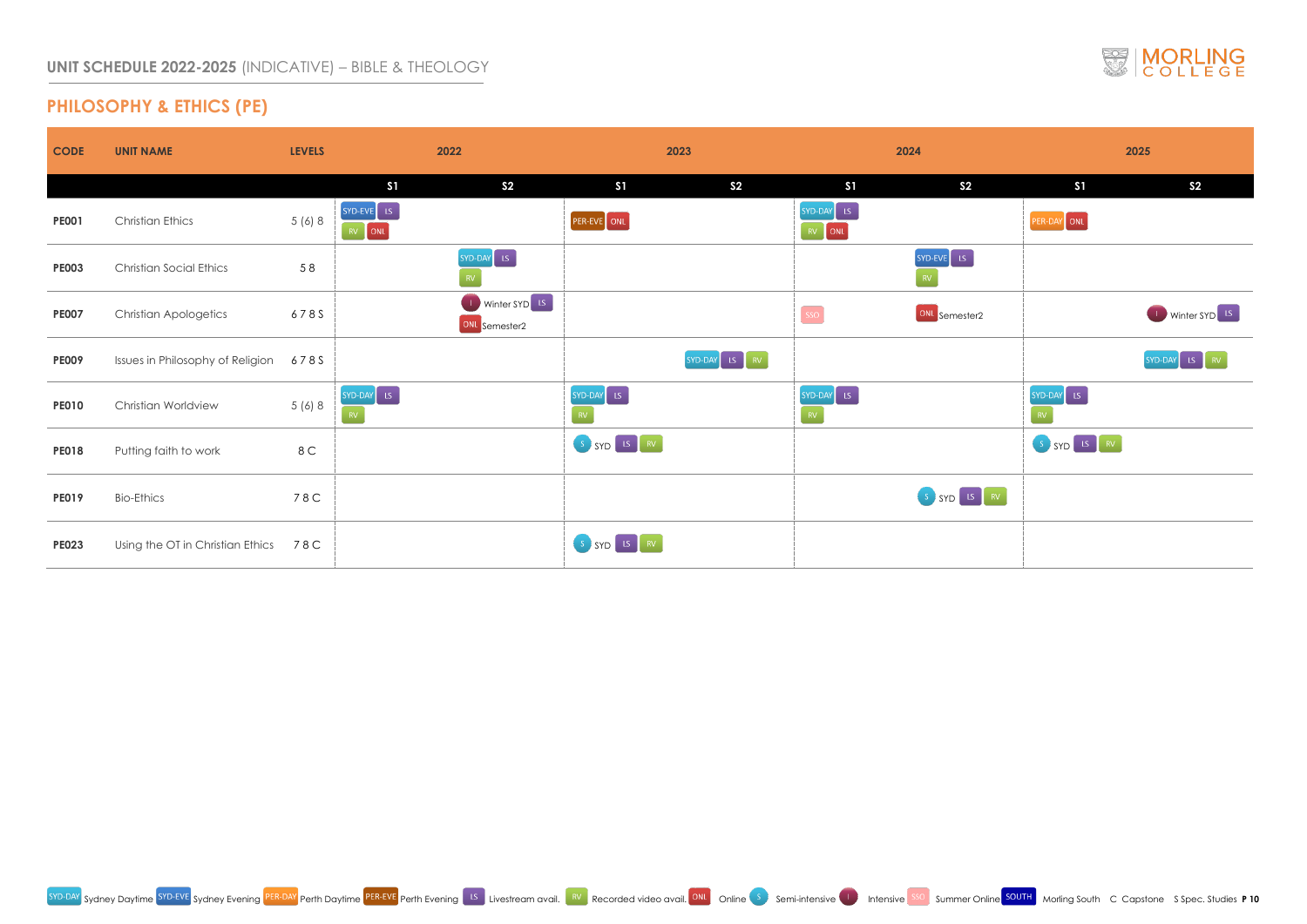### **UNIT SCHEDULE 2022-2025** (INDICATIVE) – BIBLE & THEOLOGY

# **THEOLOGY (TH)**

| <b>CODE</b>   | <b>UNIT NAME</b>                                            | <b>LEVELS</b>   | 2022                                 |                         |                     | 2023                     |                                                      | 2024           |                                            | 2025                    |
|---------------|-------------------------------------------------------------|-----------------|--------------------------------------|-------------------------|---------------------|--------------------------|------------------------------------------------------|----------------|--------------------------------------------|-------------------------|
|               |                                                             |                 | S1                                   | S <sub>2</sub>          | S <sub>1</sub>      | S <sub>2</sub>           | S <sub>1</sub>                                       | S <sub>2</sub> | S1                                         | S <sub>2</sub>          |
| <b>TH001</b>  | Knowledge of God                                            | 678S            |                                      | SYD-EVE LS<br>RV<br>ONL |                     | PER-DAY ONL              |                                                      |                | $SYD-DAY$ LS<br>RV ONL                     |                         |
| <b>TH002</b>  | Doctrine of God,<br>Person & Work of Christ                 | 678S            | PER-DAY LS ONL                       |                         | $SYD-DAY$ LS<br>ONL |                          |                                                      | PER-EVE ONL    |                                            | SYD-EVE ES<br>ONL       |
| <b>TH103</b>  | The Doctrines of Grace &<br>Eschatology                     | 678S            |                                      | PER-EVE ES ONL          |                     | $SYD-EVE$ $LS$<br>RV ONL |                                                      |                | PER-DAY LS ONL                             |                         |
| <b>TH104</b>  | The Church & its Ministry                                   | 678S            |                                      |                         | PER-DAY ONL         |                          | SYD-DAY LS<br>$\begin{bmatrix} RV \end{bmatrix}$ ONL |                |                                            | PER-EVE ONL             |
| <b>TH005</b>  | <b>Foundational Christian Beliefs</b>                       | 5(6)8           | $SVD-EVE$ LS<br>RV ONL<br><b>SSO</b> |                         |                     | SOUTH ES RV<br>ONL       | SYD-EVE ES<br>RV ONL<br><b>SSO</b>                   |                | $SYD-EVE$ LS<br>RV ONL                     |                         |
| <b>TH006</b>  | Intro to Systematic Theology                                | 678             |                                      | PER-DAY LS ONL          | SSO                 | PER-EVE ONL              |                                                      | PER-DAY ONL    | $\begin{bmatrix} \text{SSO} \end{bmatrix}$ | PER-EVE ONL             |
| <b>TH008*</b> | Doctrine of God,<br>Work of Christ                          | $\overline{5}$  |                                      |                         |                     | ONL                      |                                                      |                |                                            | $\overline{\text{ONL}}$ |
| TH009*        | HS, Grace, Church, and Hope                                 | $5\overline{)}$ |                                      | [ONL]                   |                     |                          |                                                      | ONL            |                                            |                         |
| <b>TH013</b>  | Karl Barth in Context                                       | 78S             |                                      |                         |                     |                          | PER-DAY LS RV                                        |                |                                            |                         |
| <b>TH017</b>  | The Atonement and the<br>Doctrine of God                    | 78S             | S SYD [LS RV]                        |                         |                     |                          |                                                      | S SYD LS RV    |                                            |                         |
| <b>TH031</b>  | Missional Theology<br>(formerly EM005: Theology of Mission) | 5(6)8           | $SYD-DAY$ LS<br>$RV$ ONL             |                         | $SYD-DAY$ LS<br>ONL |                          | SYD-DAY LS<br>RV ONL                                 |                | SYD-DAY LS<br>RV ONL                       |                         |

\* Level 5 theology overview units advised for diploma-only students, and are only available online. They are not "mix and match" with the main theology units (TH001,002,103,104), as they cover the same content more briefly.



|    |                                        | 2025                                 |
|----|----------------------------------------|--------------------------------------|
|    | S <sub>1</sub>                         | S <sub>2</sub>                       |
|    | $SYD-DAY$ LS<br>ONL<br>RV <sup>2</sup> |                                      |
|    |                                        | SYD-EVE ES<br>ONL<br>RV <sub>1</sub> |
|    | PER-DAY LS ONL                         |                                      |
|    |                                        | PER-EVE ONL                          |
|    | SYD-EVE LS<br>RV ONL                   |                                      |
|    | <b>SSO</b>                             | PER-EVE ONL                          |
|    |                                        | $_{\rm ONL}$                         |
|    |                                        |                                      |
|    |                                        |                                      |
| RV |                                        |                                      |
|    | SYD-DAY LS<br>ONL<br>RV                |                                      |